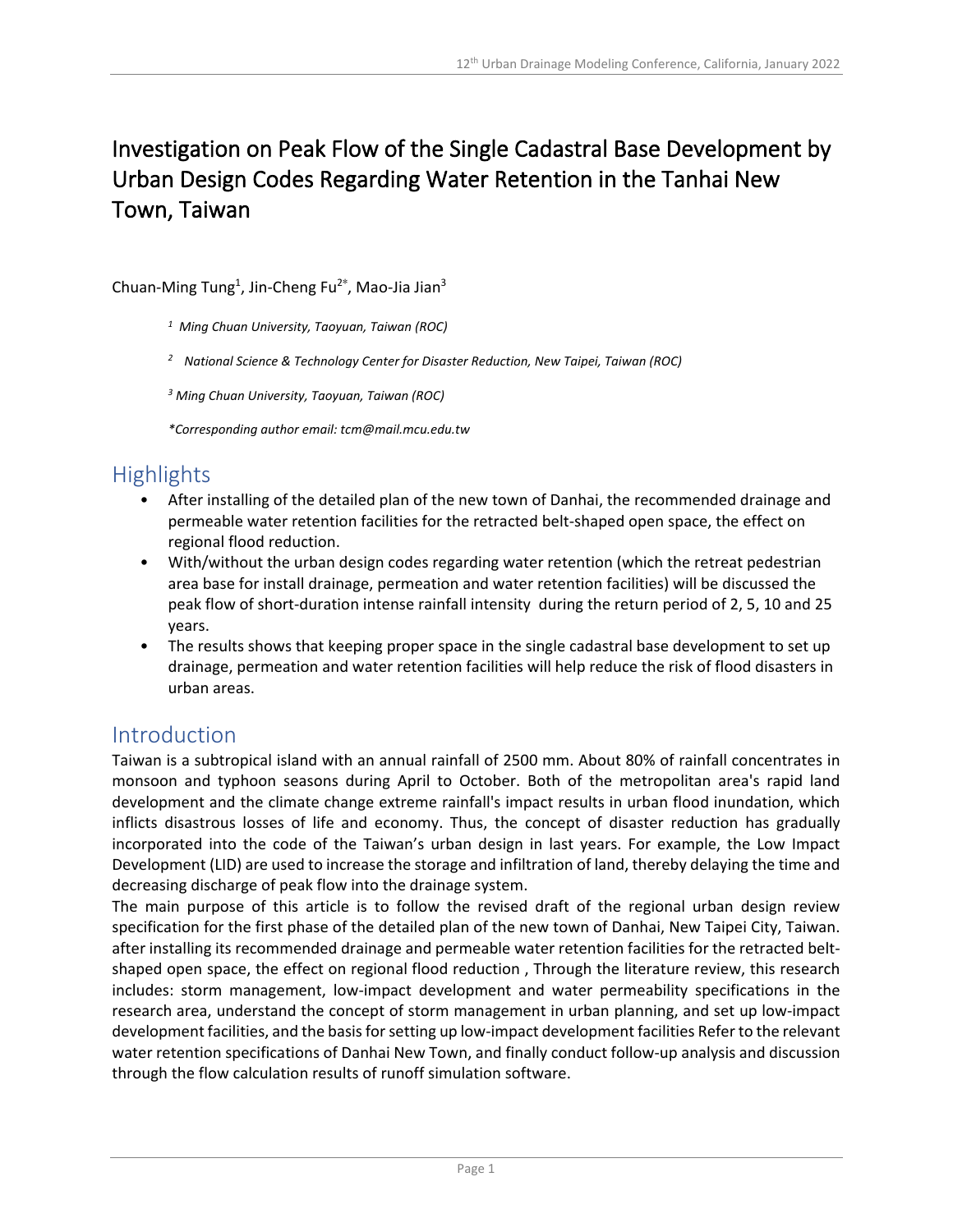#### Methodology

In this study, the Tanhai New Town of the New Taipei City located in northern Taiwan was used as the research area and the Storm Water Management Model (SWMM) was established using the subcatchment of single cadastral base development. Then, with/without the urban design codes regarding water retention (which the retreat pedestrian area base for install drainage, permeation and water retention facilities) will be discussed the peak flow of short-duration intense rainfall intensity during the return period of 2, 5, 10 and 25 years.

| Situation   | Facility of LID     | Area                           |  |
|-------------|---------------------|--------------------------------|--|
| Situation 1 | None                | None                           |  |
| Situation 2 | Rain barrrel        | Base area*0.045                |  |
|             | infiltration gutter | Retreat ribbon open space area |  |
|             | permeable pavement  |                                |  |
|             | rain garden         |                                |  |

Table 1 Summary of context settings

| Table 2 LID facility installation detailed design suggestion table for facility installation |  |
|----------------------------------------------------------------------------------------------|--|
|----------------------------------------------------------------------------------------------|--|

| (Retreat ribbon open | Facility of LID       |                      |               |
|----------------------|-----------------------|----------------------|---------------|
| space area)          | (infiltration gutter) | (permeable pavement) | (Rain garden) |
| 3m(meter)            | 1m                    | 2m                   |               |
| 6m                   | 1m                    | 3m                   | 2m            |
| 8m                   | 1m                    | 3m                   | 4m            |
| 10m                  | 1m                    | 6m                   | 3m            |

#### Results and discussion

The results present that the research area without the urban design code regarding water retention, the peak flow for the 2, 5, 10, and 25-year recurrence periods is 9.15 CMS, 10.87 CMS, 11.36 CMS, and 12.27 CMS, respectively. And the research area with the urban design code water retention, the peak flow for the 2, 5, 10, and 25-year recurrence periods is 7.70 CMS, 9.10 CMS, 9.63 CMS, and 10.94 CMS, respectively. Form the values indicate, using the urban design code water retention can effectively reduce the peak flow. The discharge decreased about 1.45 CMS (15.85%) in the 2-year return period, 1.77 CMS (16.28%) in the 5-year return period, 1.65 CMS (14.52%) in the 10-year return period, and 1.28 CMS (10.43%) in 25 year return period. Among them, the effect of 10-year recurrence period is the best. It shows that keeping proper space in the single cadastral base development to set up drainage, permeation and water retention facilities will help reduce the risk of flood disasters in urban areas.

### Conclusions and future work

The results shows that keeping proper space in the single cadastral base development to set up drainage, permeation and water retention facilities will help reduce the risk of flood disasters in urban areas.

In addition, the peak flow will be affected due to the size of the pedestrian areas space and the configuration of different drainage, permeation and water retention facilities settings by discussing the sub-catchment area divided base on a single cadastral base development. The subsequent research will focus on the pedestrian areas space and explore the peak flow reduction effects when different drainage, permeation and water retention facilities are configured.